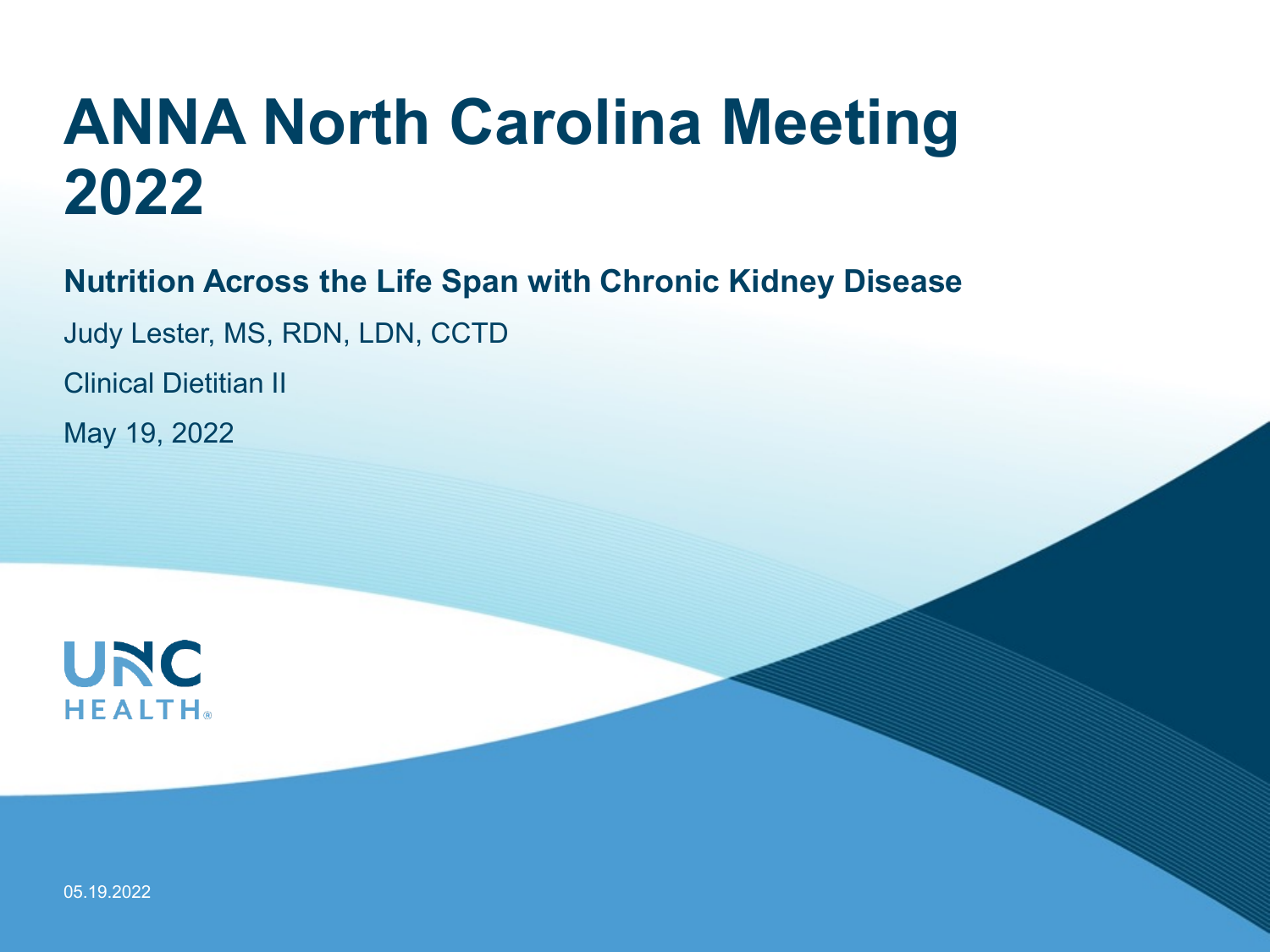# **Disclosures**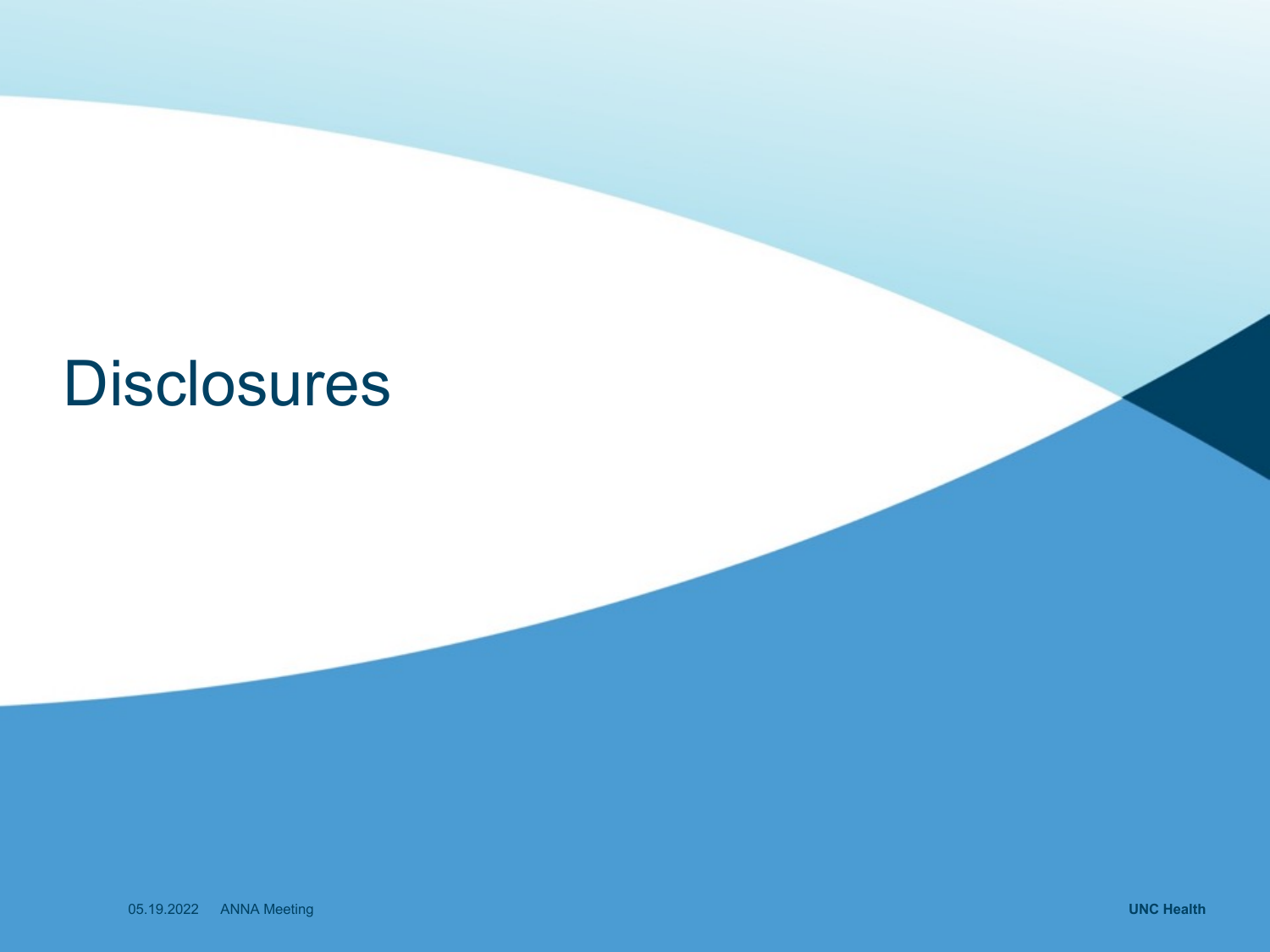No financial disclosures but…

I am not a pediatric dietitian

I am not genetic specialist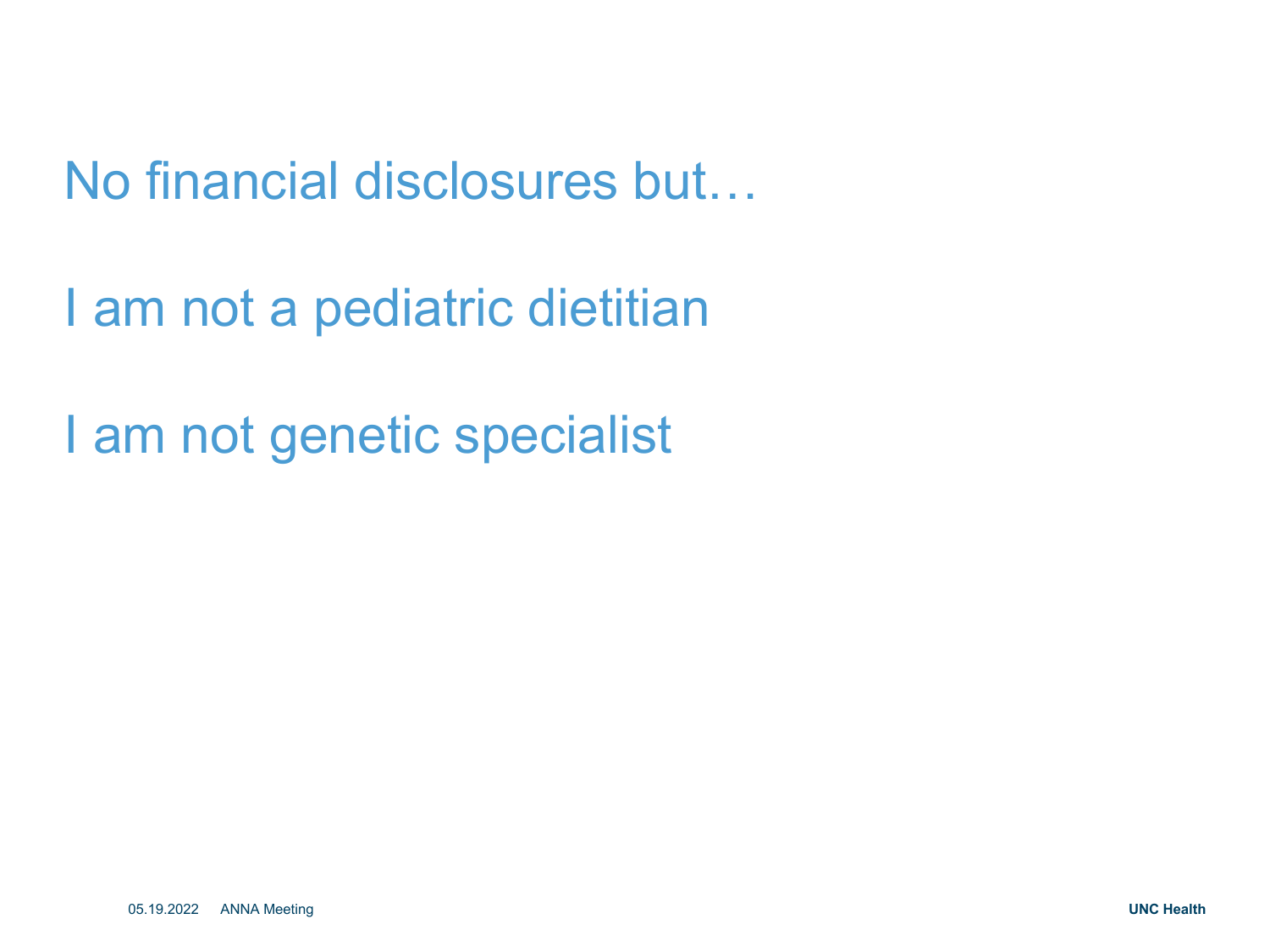## **Objectives**

- Awareness of appropriate foods for each stage for chronic kidney disease across the lifespan
- Life style changes that may improve kidney function
- Briefly review the 2021 KDIGO/KDOQI nutrition guidelines



https://www.travlinmad.com/blog/traditional-food-around-the-world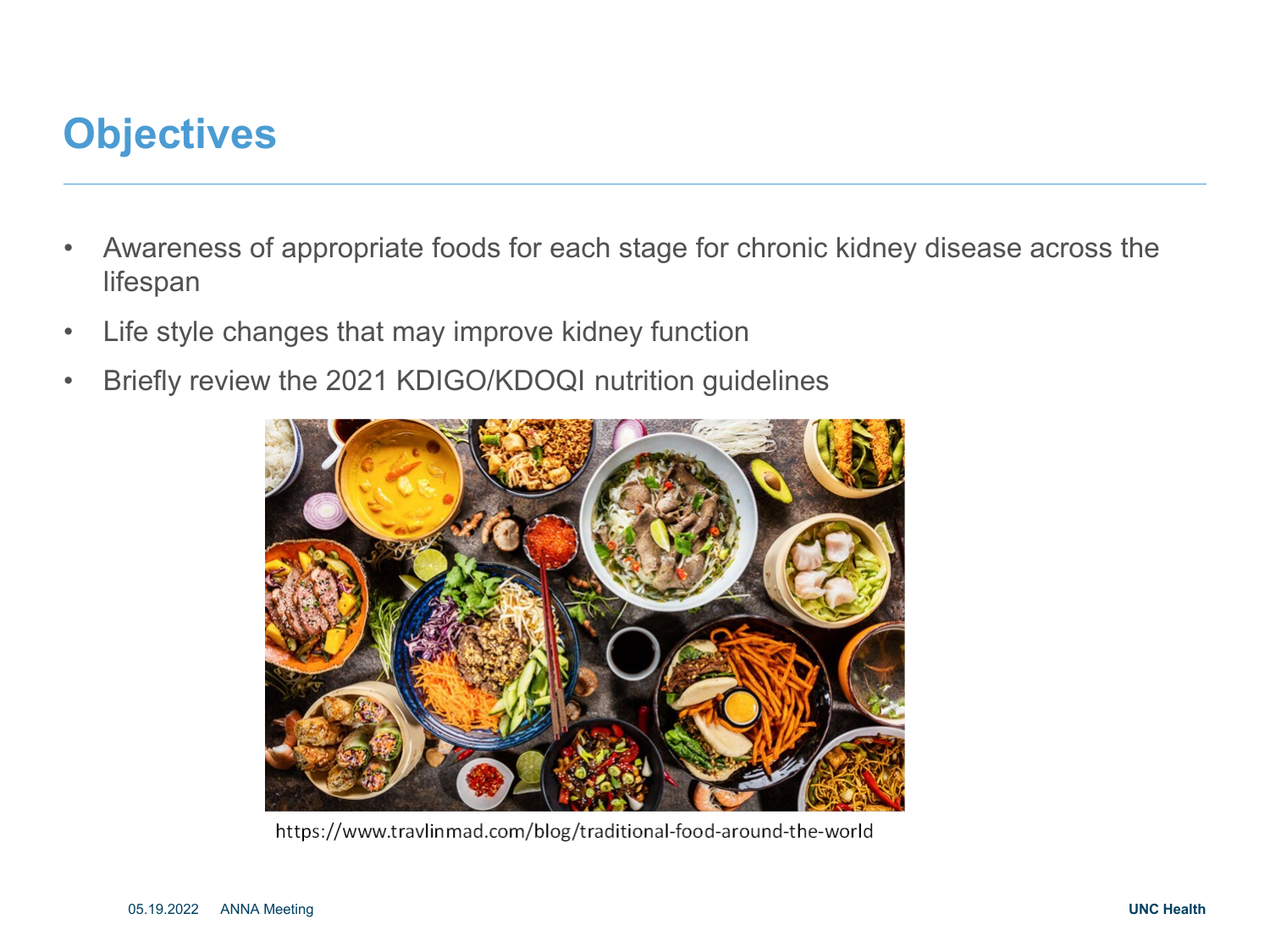# **Basic Nutrition Goals** Across the Life Span with Kidney Issues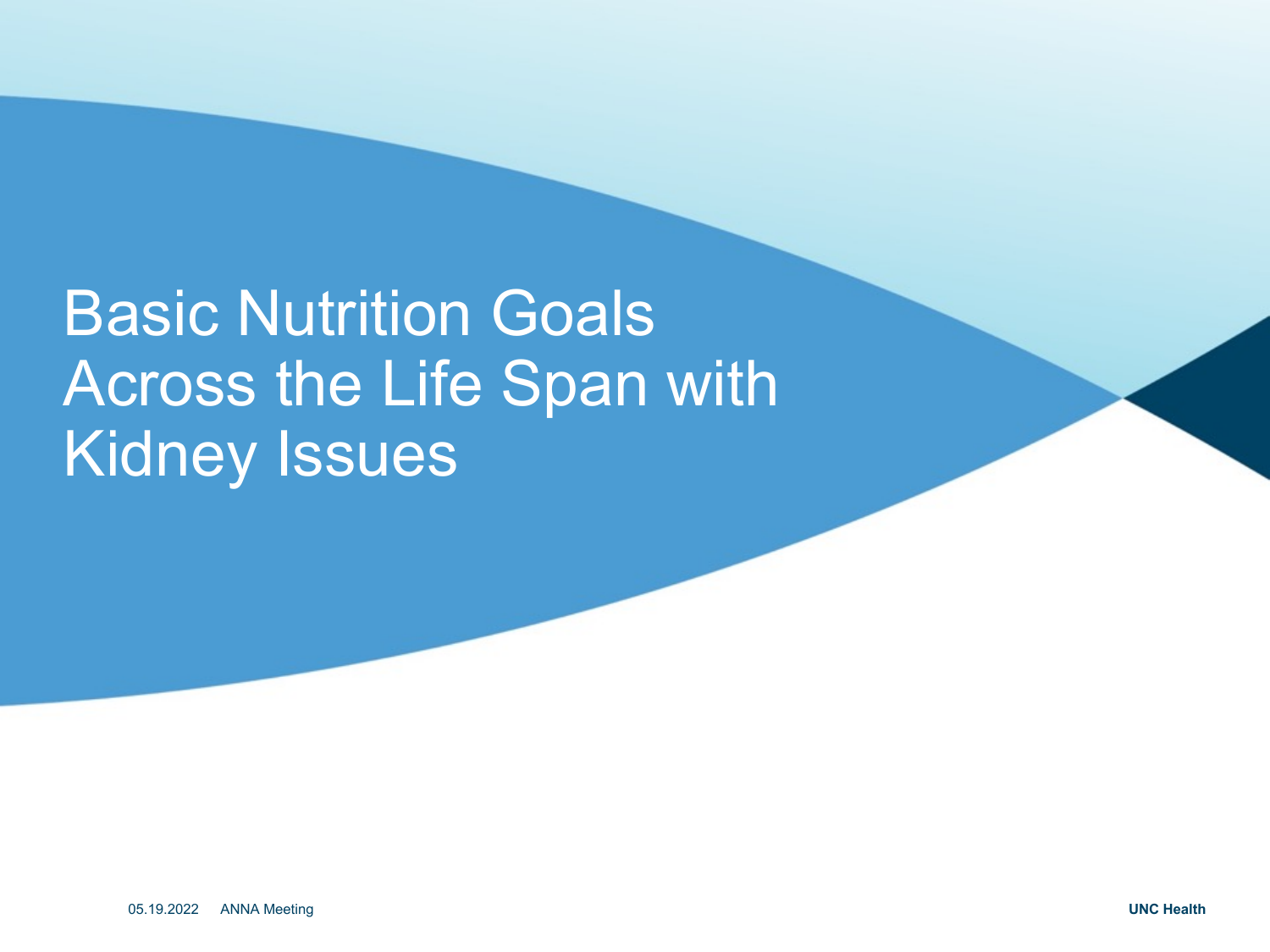## **What kidneys do**

- Maintenance Body Fluids
- Excretion of waste products of metabolism
- Regulation of blood pressure
- Makes hormones

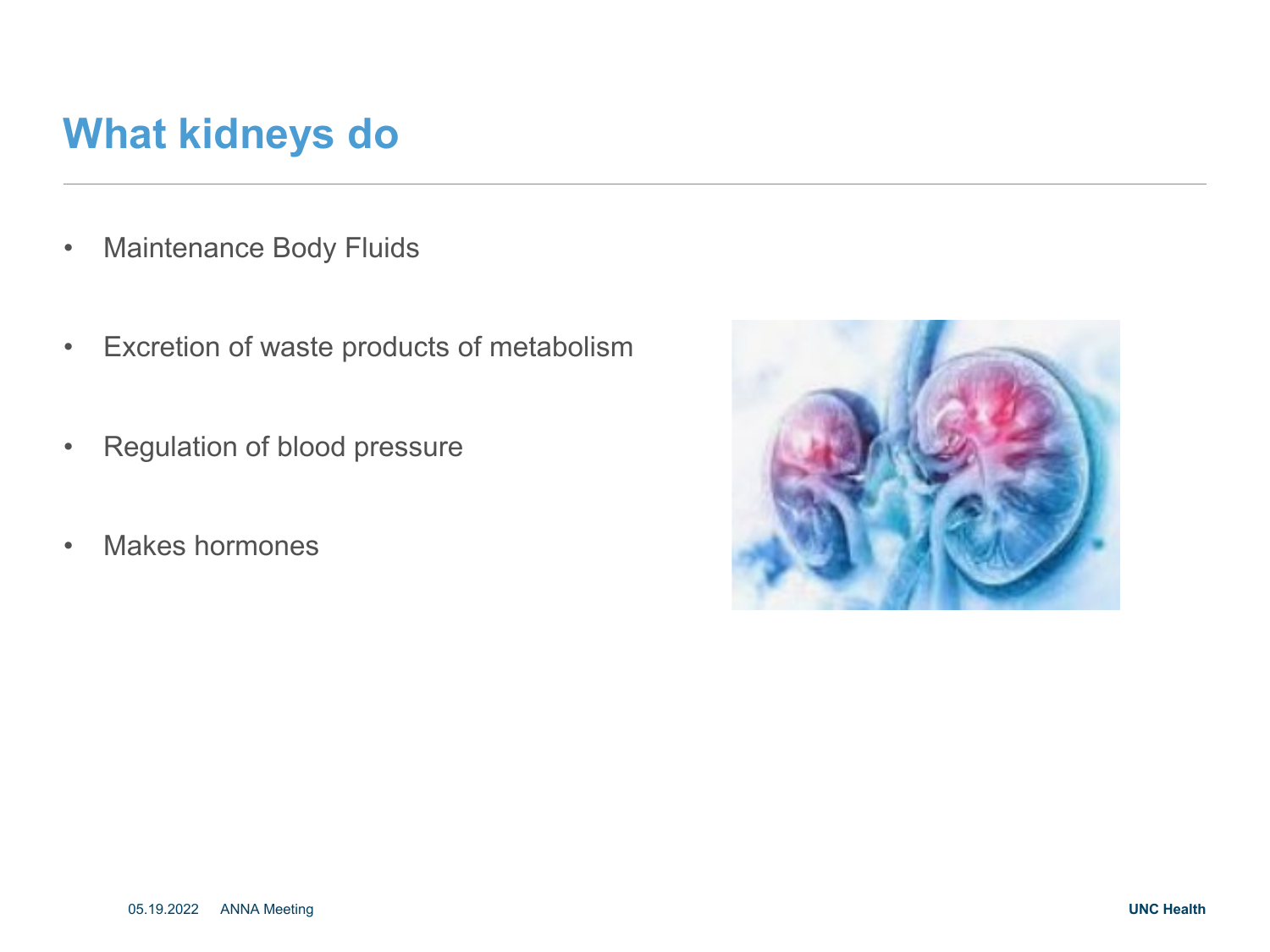## **Conception/Fetal Development**

**Supplementation** Folic Acid Well balance diet Blood sugar goals Inborn errors **CAKUT** 

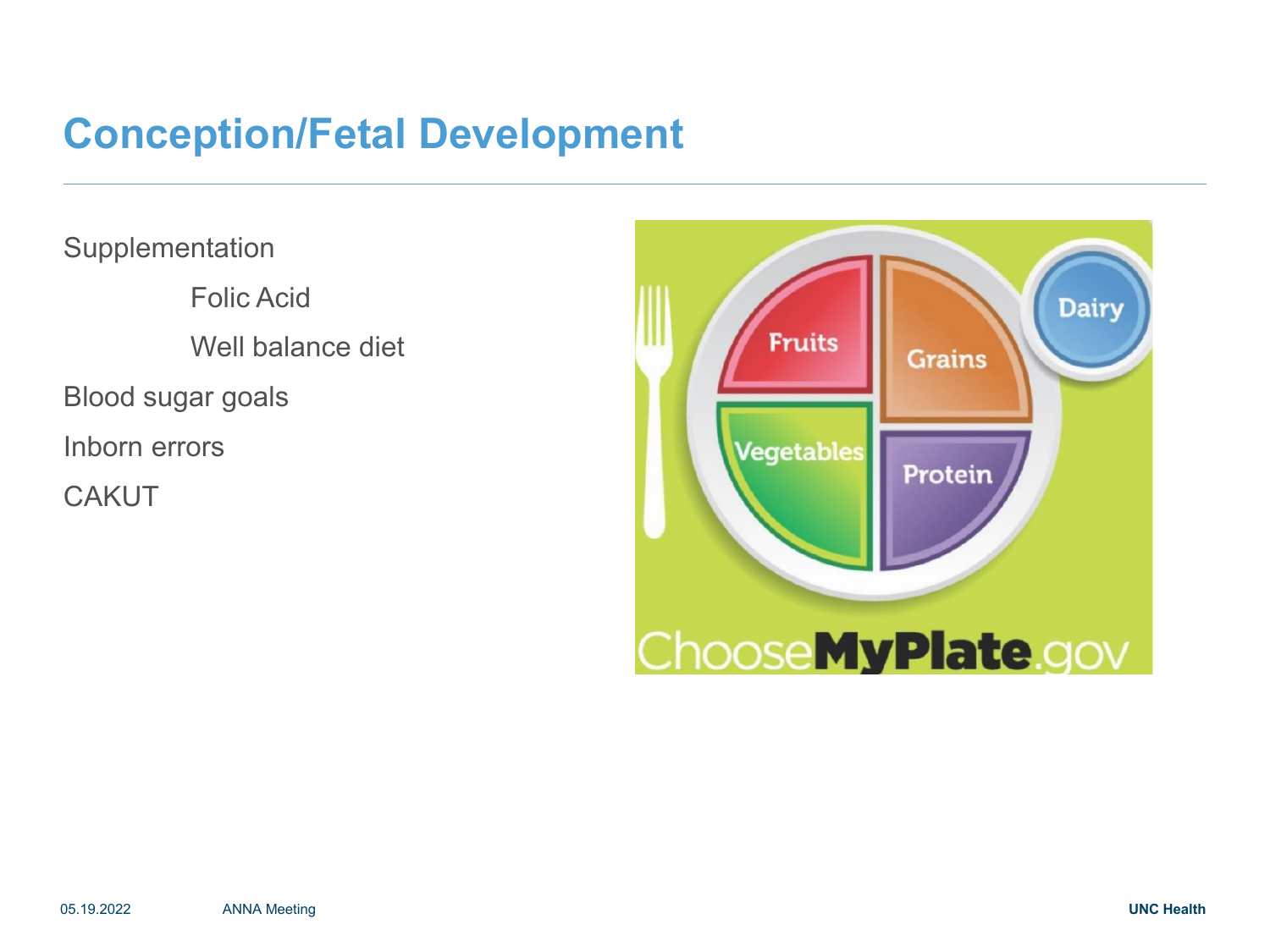## **Birth to Age 2**

- Nutrition assessment
- Nutrition for adequate growth and development
- Evaluation for weight, height, and BMI using WHO growth charts; head circumferences; mid arm circumference
- 
- Renal evaluation<br>• Formula/Breast feeding
- Concern for malnutrition
- Milestones for age
	- Sucking
	- Head control for introduction of solids
	- Rolling<br>• Sitting
	-
	- Balance
	- Crawling
	- Standing
	- Walking

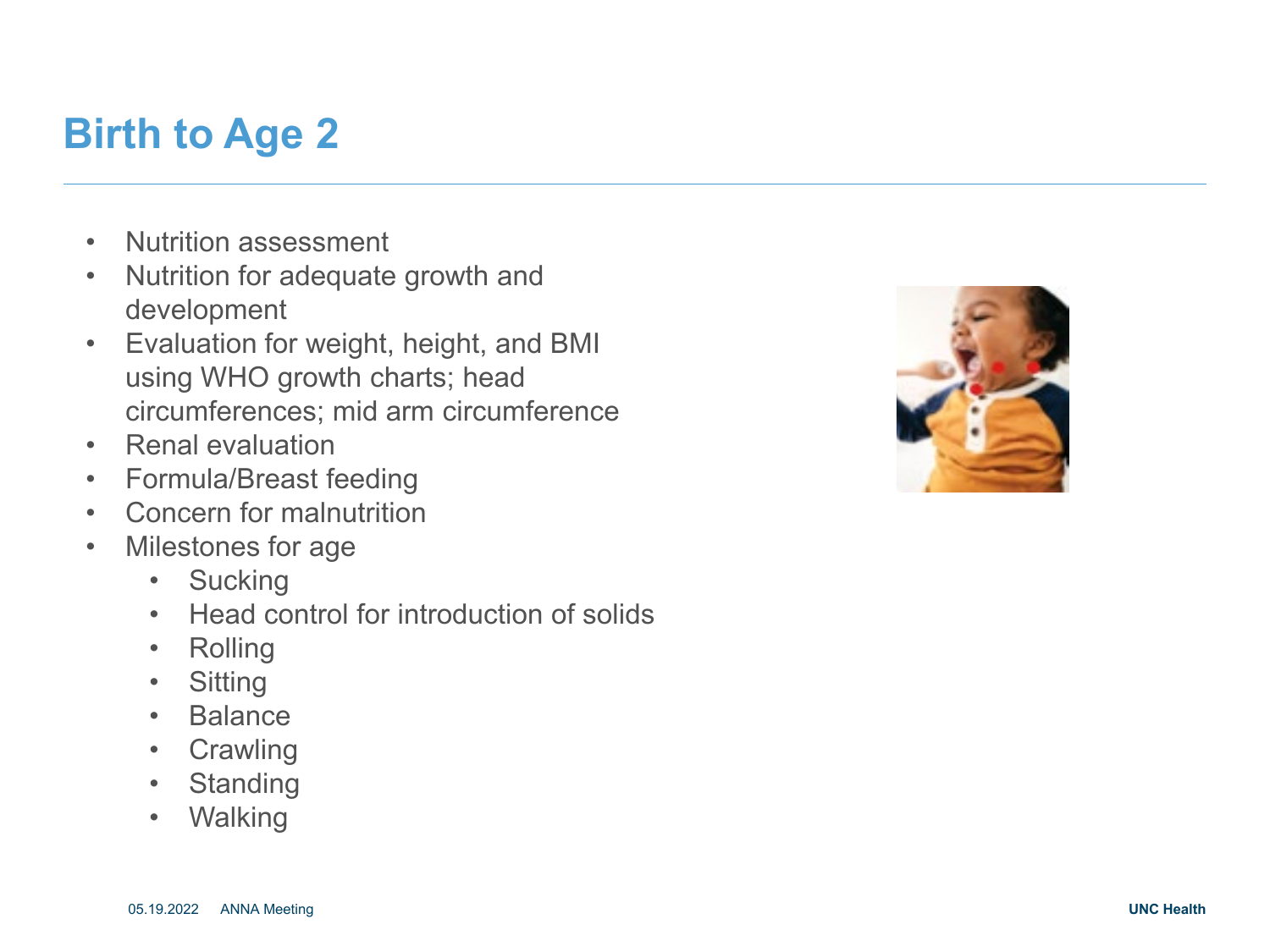# **Age 2 to Age 12**

Nutrition Assessment

**Growth** 

CDC growth charts; head circumference up to age 3

Growth hormones

Nutritional goals

Normal diet

Low Sodium Medical Nutrition Therapy High blood pressure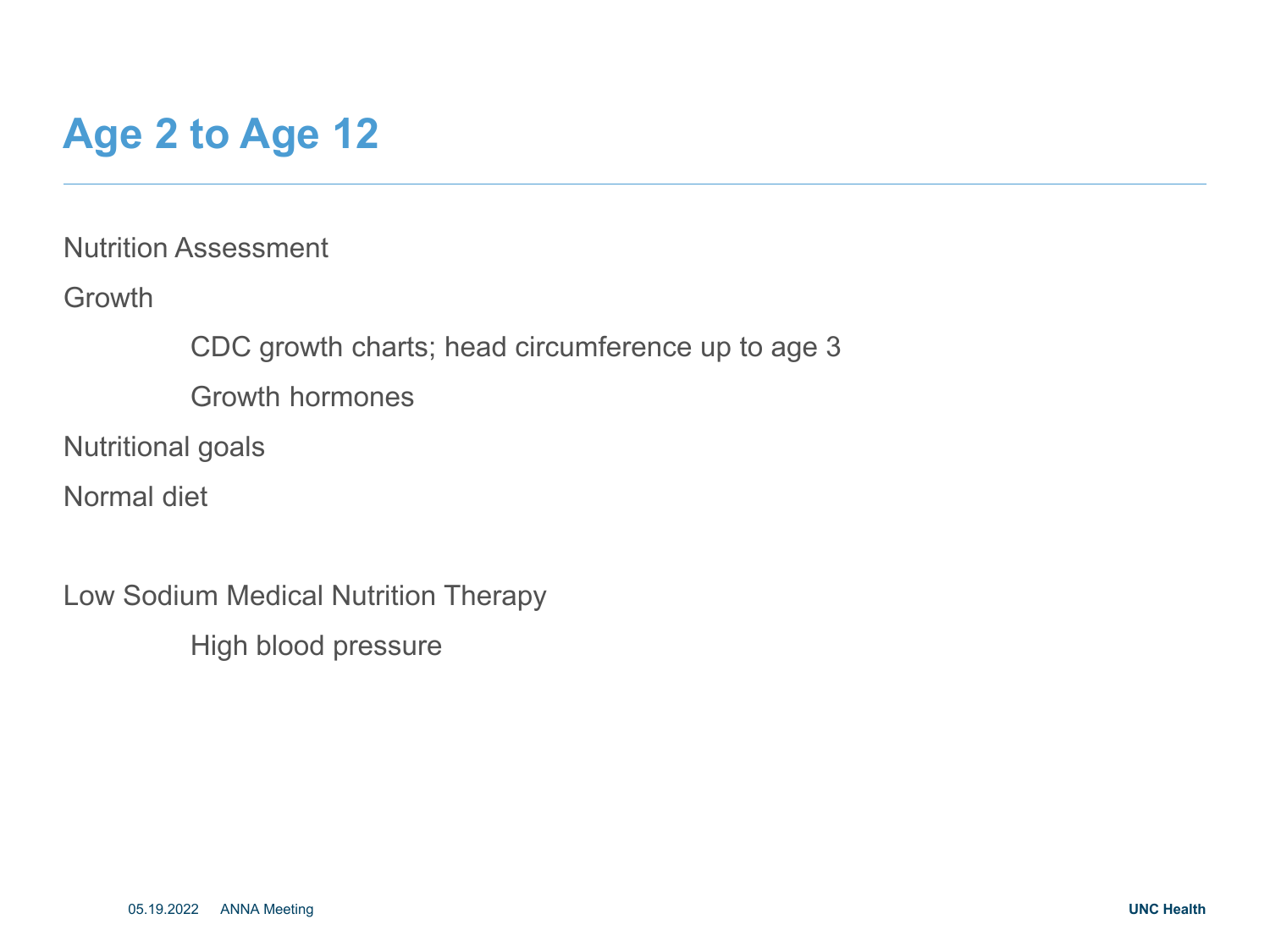## **Age 13 to 18**

Nutrition Assessment

Growth

Growth hormones CDC growth charts Nutritional goals

Peer pressure and eating with friends

Low Sodium Medical Nutrition Therapy High blood pressure

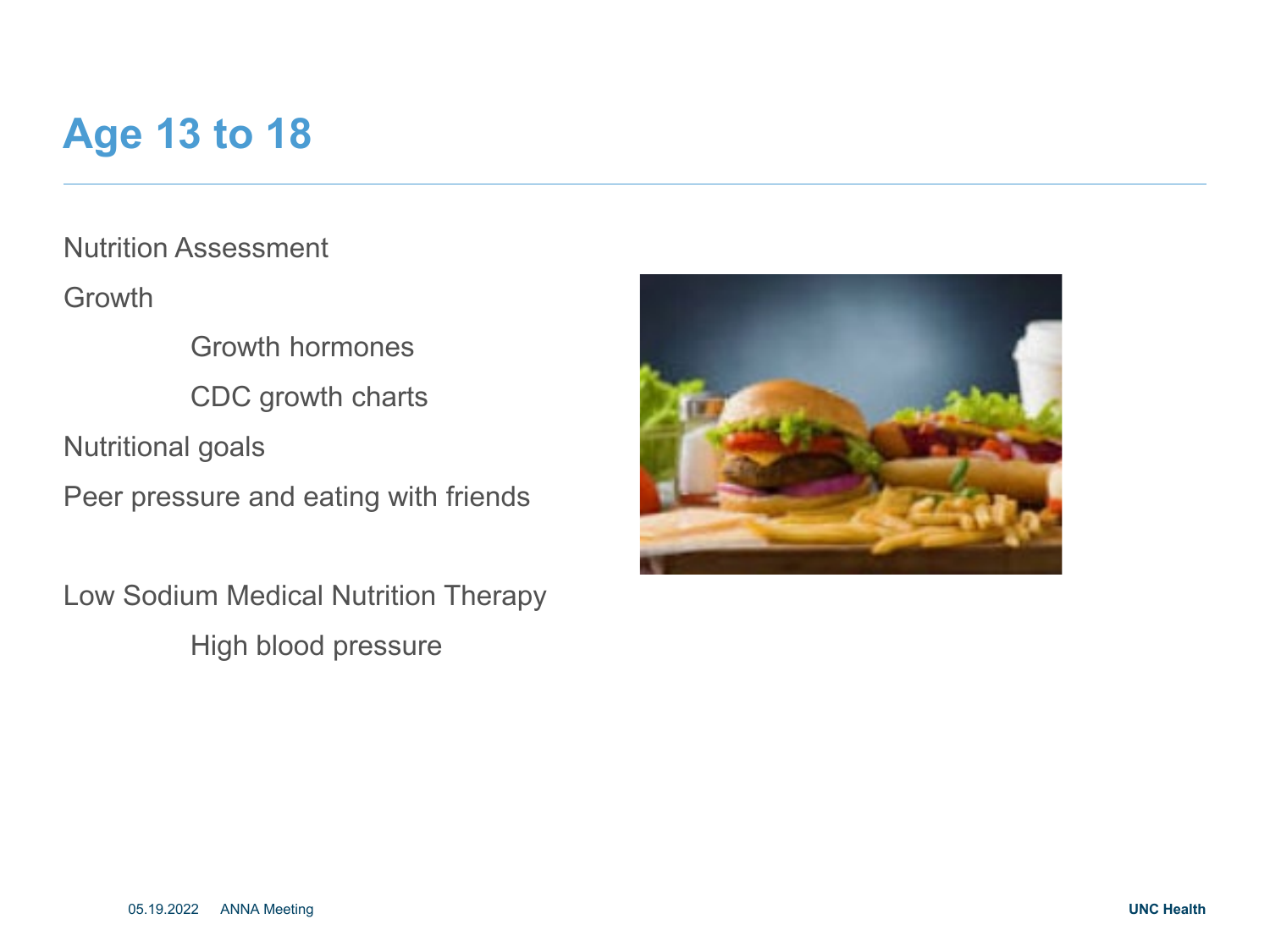

Goal is to slow the progression of kidney disease

Nutrition assessment

Causes of CKD

Hydration

Physical Activity

Special conditions

**Pregnancy** 

**Obesity**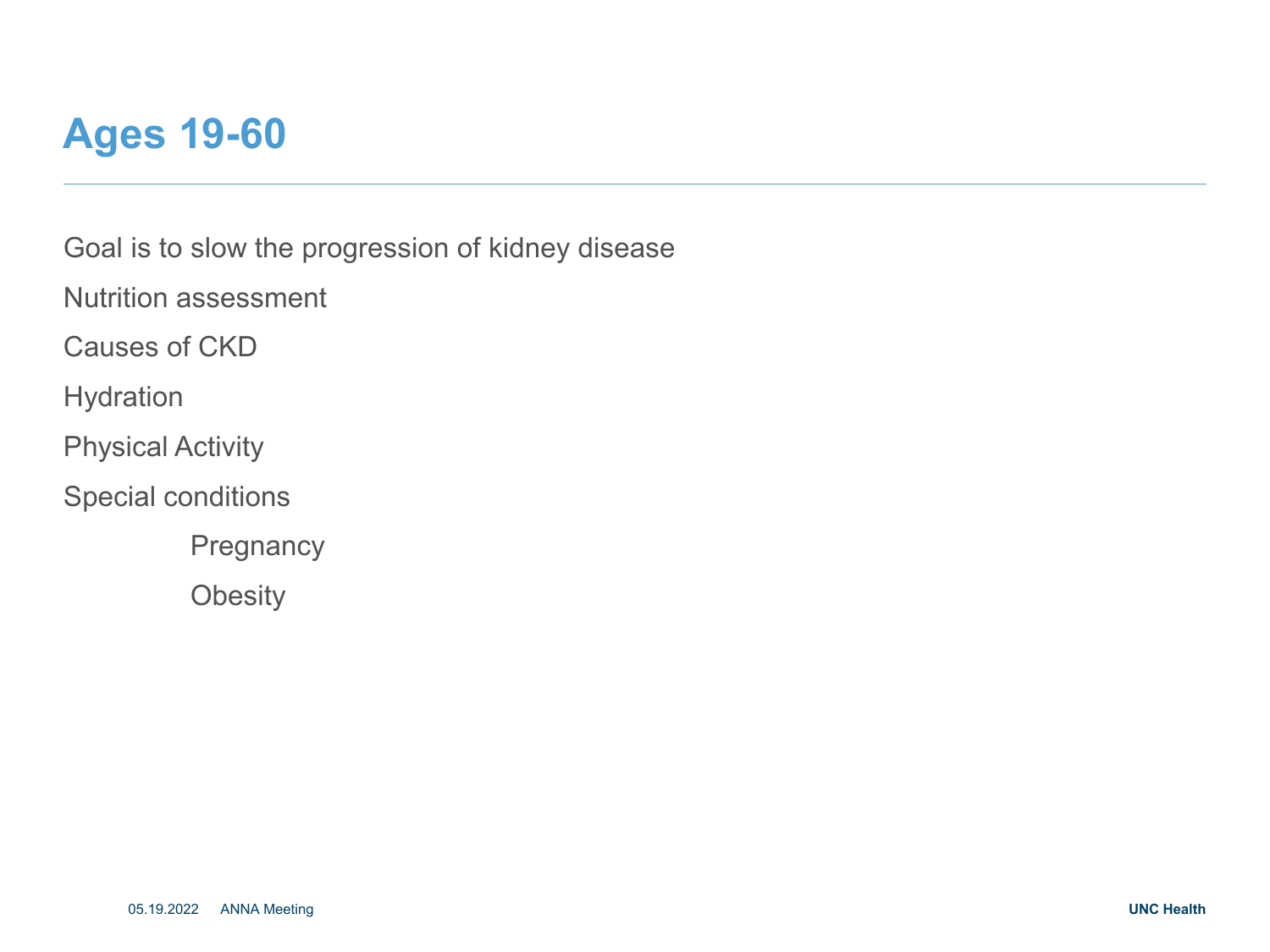### **Age > 60**

Nutrition assessment

Causes of CKD

Hydration

Physical Activity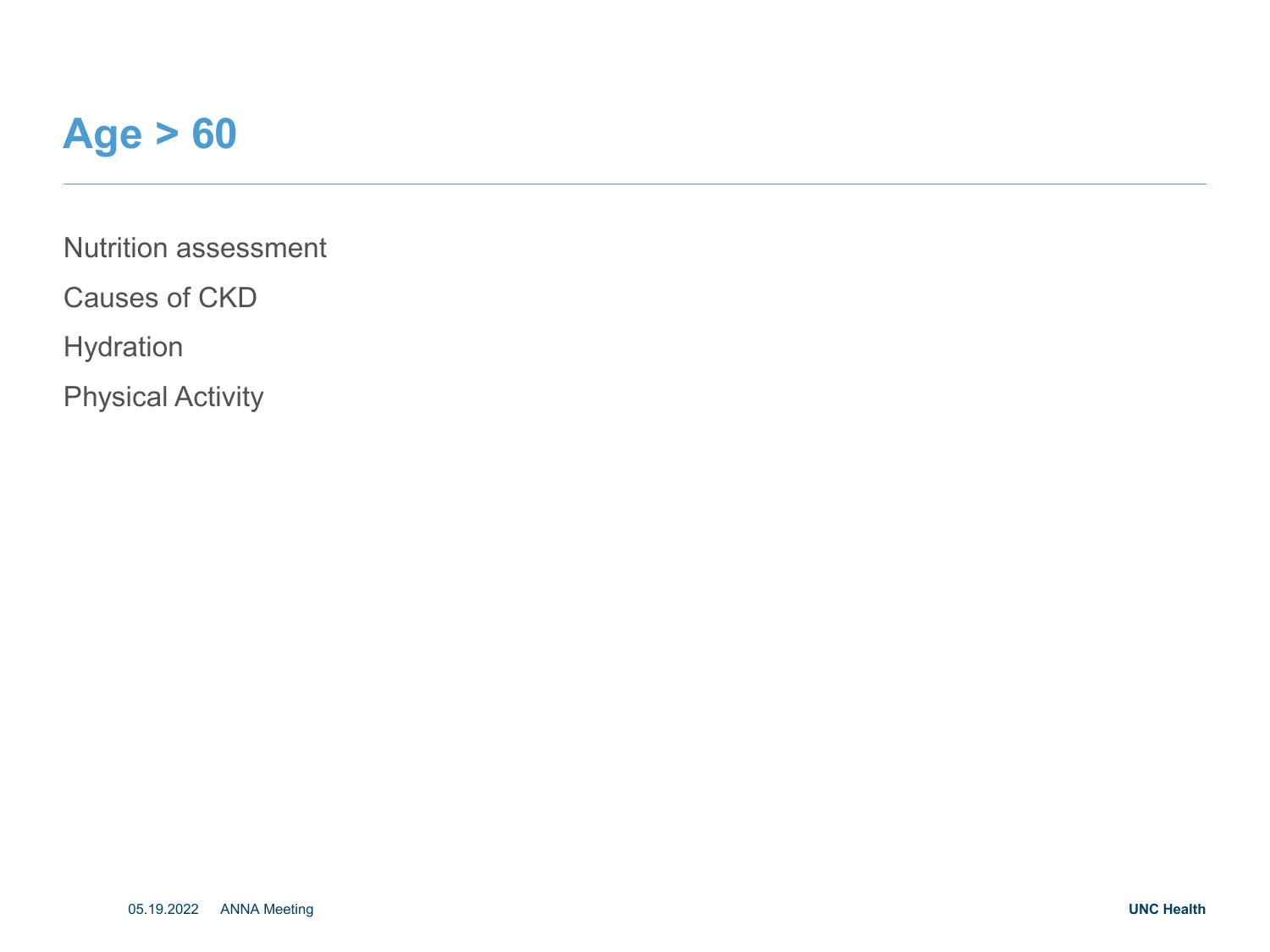## **Renal Replacement Therapy**

**Hemodialysis** 

Peritoneal Dialysis

**Transplant** 

Palliative Care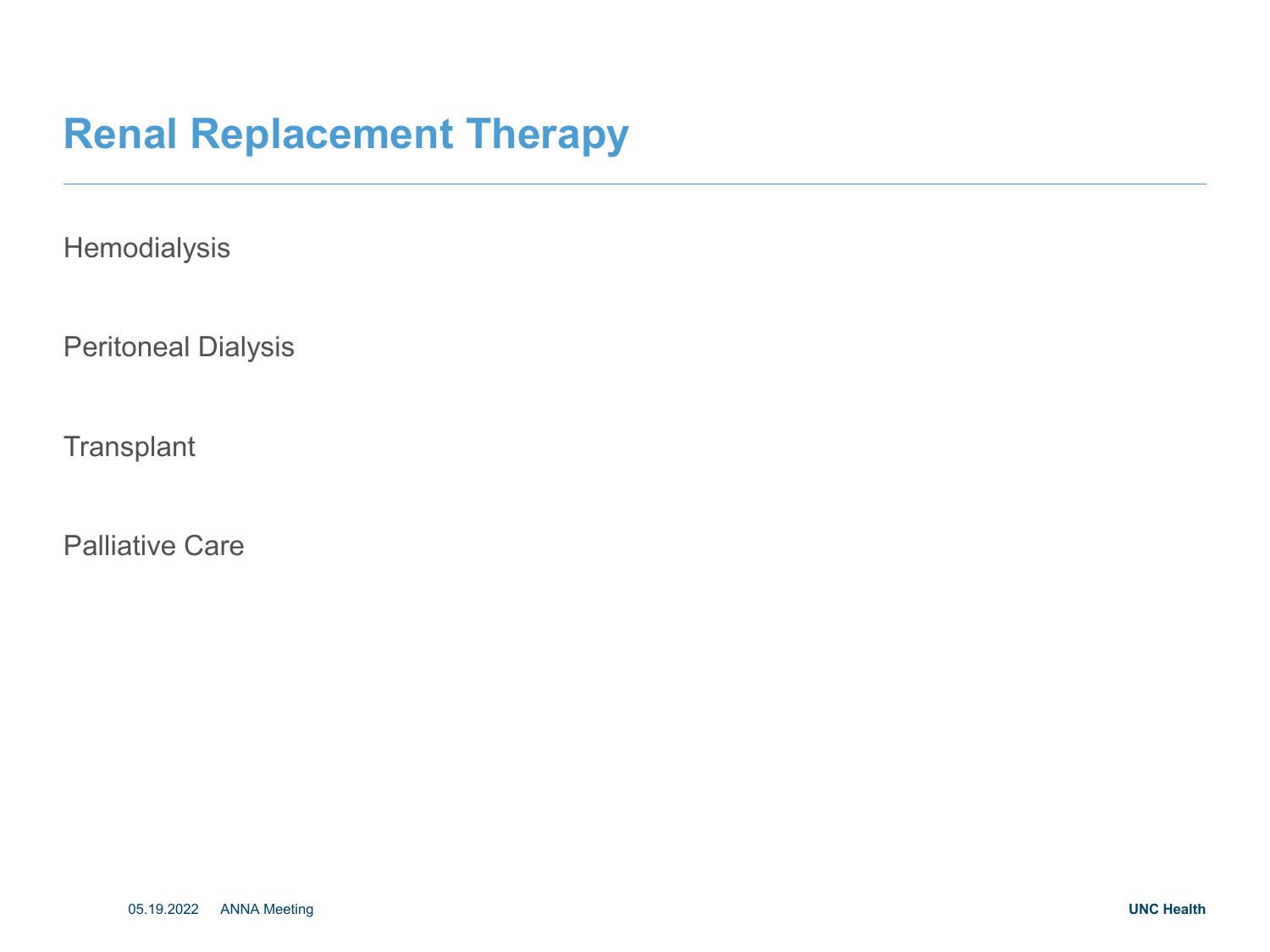# What to eat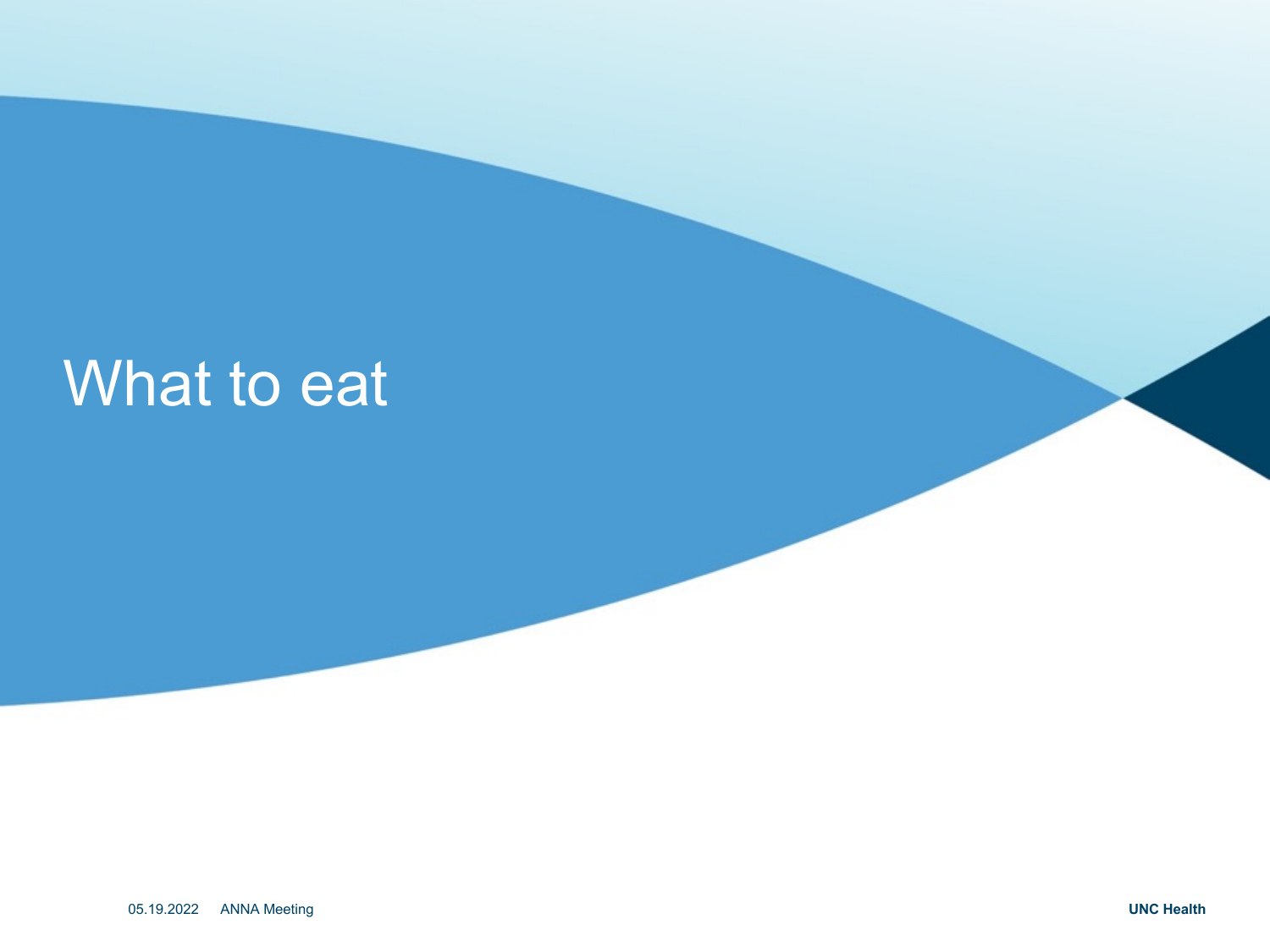#### **Plant Based Diet with Low Protein**

Less meat especially red meats

More vegetables

Phosphorus and Phytates

Some fruit

Whole grains

Unsalted Nuts

Legumes

Tea and coffee

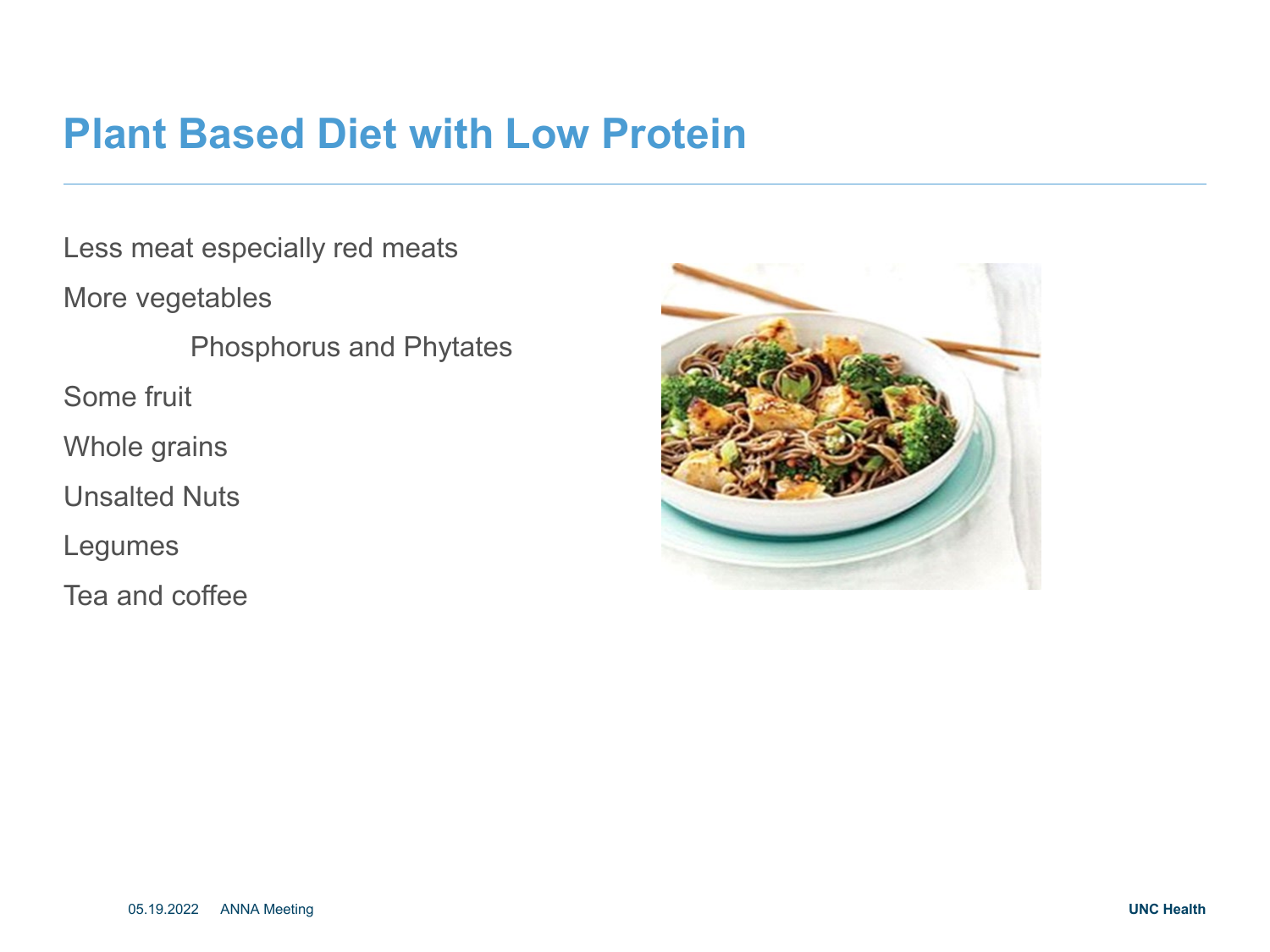## **Lower Sodium Foods**

| <b>Serving Size</b><br>1/2 Cup Dry (40g)                                                                     |                |
|--------------------------------------------------------------------------------------------------------------|----------------|
| <b>Amount Per Serving</b>                                                                                    | 150            |
| <b>Calories</b>                                                                                              |                |
|                                                                                                              | % Daily Value* |
| <b>Total Fat 3g</b>                                                                                          | 4%             |
| Saturated Fat 0.5g                                                                                           | 3%             |
| Trans Fat Do                                                                                                 |                |
| Polyunsaturated Fat 1g                                                                                       |                |
| Monounsaturated Fat 1o.                                                                                      |                |
| Cholesterol Omg                                                                                              | 0%             |
| Sodium Oma                                                                                                   | 0%             |
| Total Carbohydrate 27g                                                                                       | 10%            |
| Dietary Fiber 4g                                                                                             | 13%            |
| Soluble Fiber 2g                                                                                             |                |
| Total Sugars 1g                                                                                              |                |
| Includes 0g Added Sugars                                                                                     | 0%             |
| Protein 5g                                                                                                   |                |
| Vitamin D Omcg                                                                                               | O%             |
| Calcium 20mg                                                                                                 | O%             |
| Iron 1.5mg                                                                                                   | 8%             |
| Potassium 150mg                                                                                              | 2%             |
| Thiamin 0.2mg                                                                                                | 15%            |
| Phosphorus 130mg                                                                                             | 10%            |
| Magnesium 40mg                                                                                               | 10%            |
| "The % Daily Value (DV) tells you how much a nutrient in                                                     |                |
| a serving of food contributes to a daily diet. 2,000<br>calories a day is used for general nutrition advice. |                |
|                                                                                                              |                |





> $0\%$ 11%  $3%$  $11%$ 11%

 $%$  DV  $\frac{0\%}{0\%}$ 0%

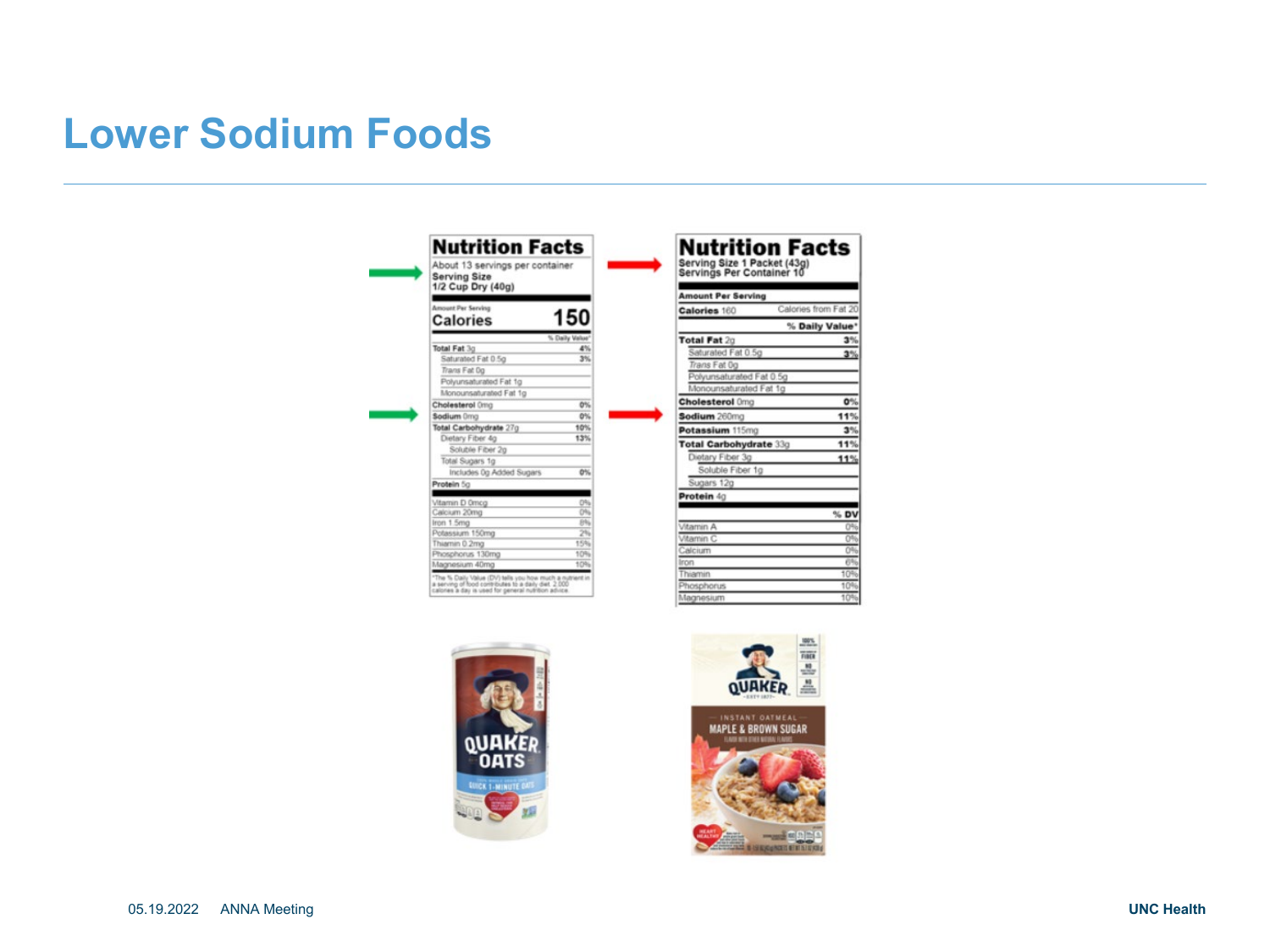## **Lower Potassium Vegetables**



Foods listed are based on USDA Nutrient Database averages.

May be reproduced for educational purposes. http://www.renalnutrition.org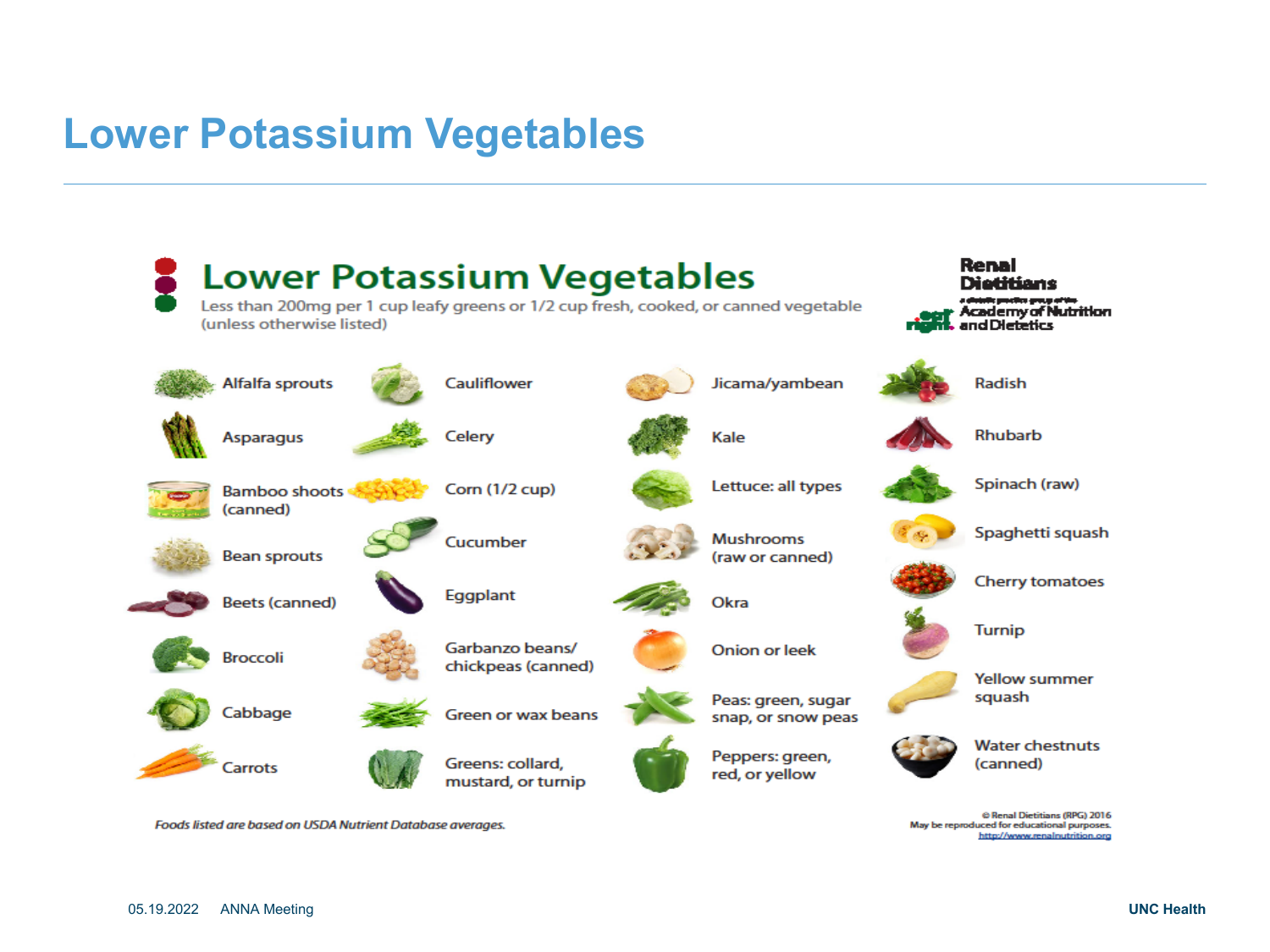#### **Lower Potassium Fruit**



Foods listed are based on USDA Nutrient Database averages.

May be reproduced for educational purposes. http://www.renalnutrition.org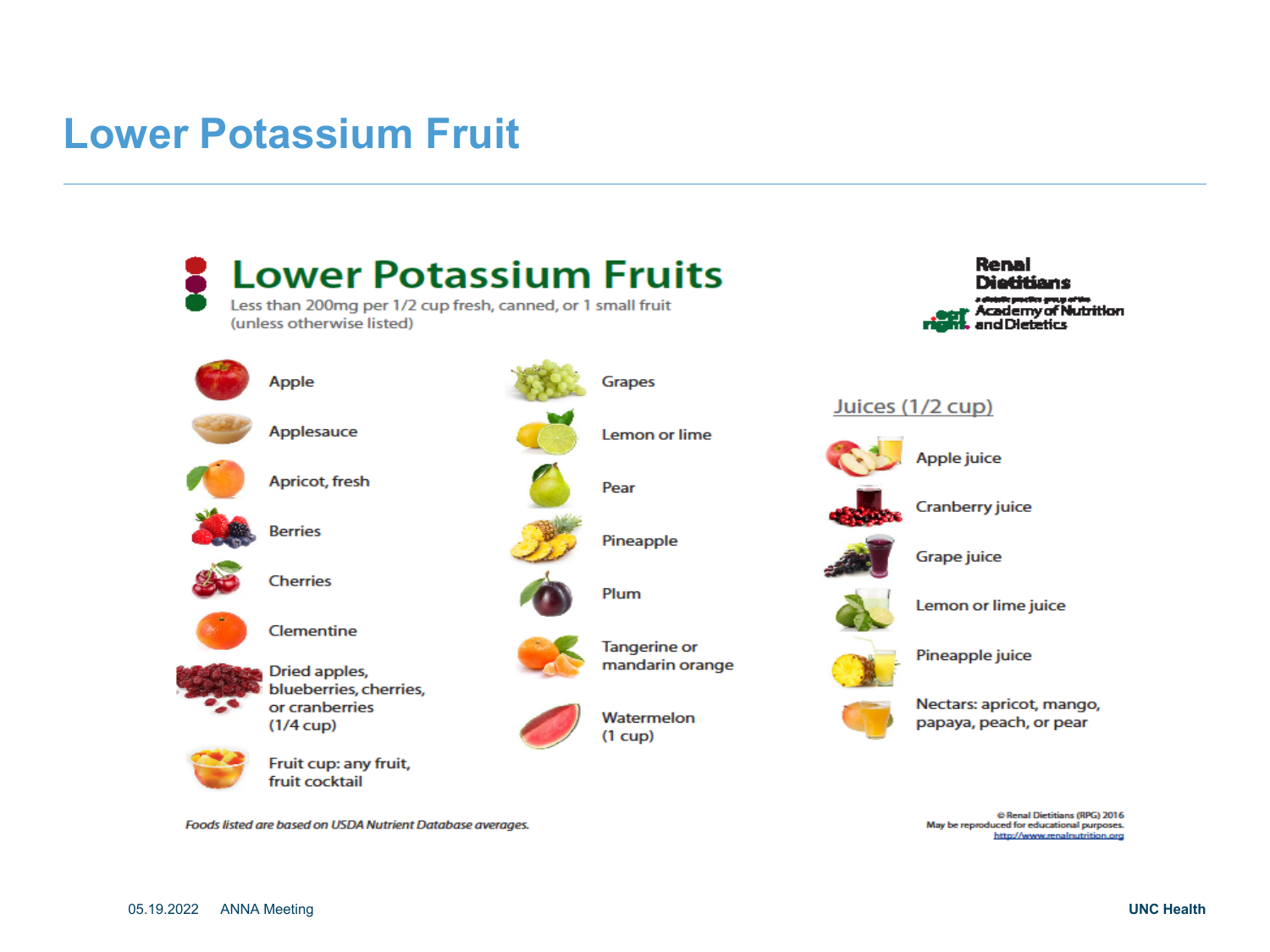# Case studies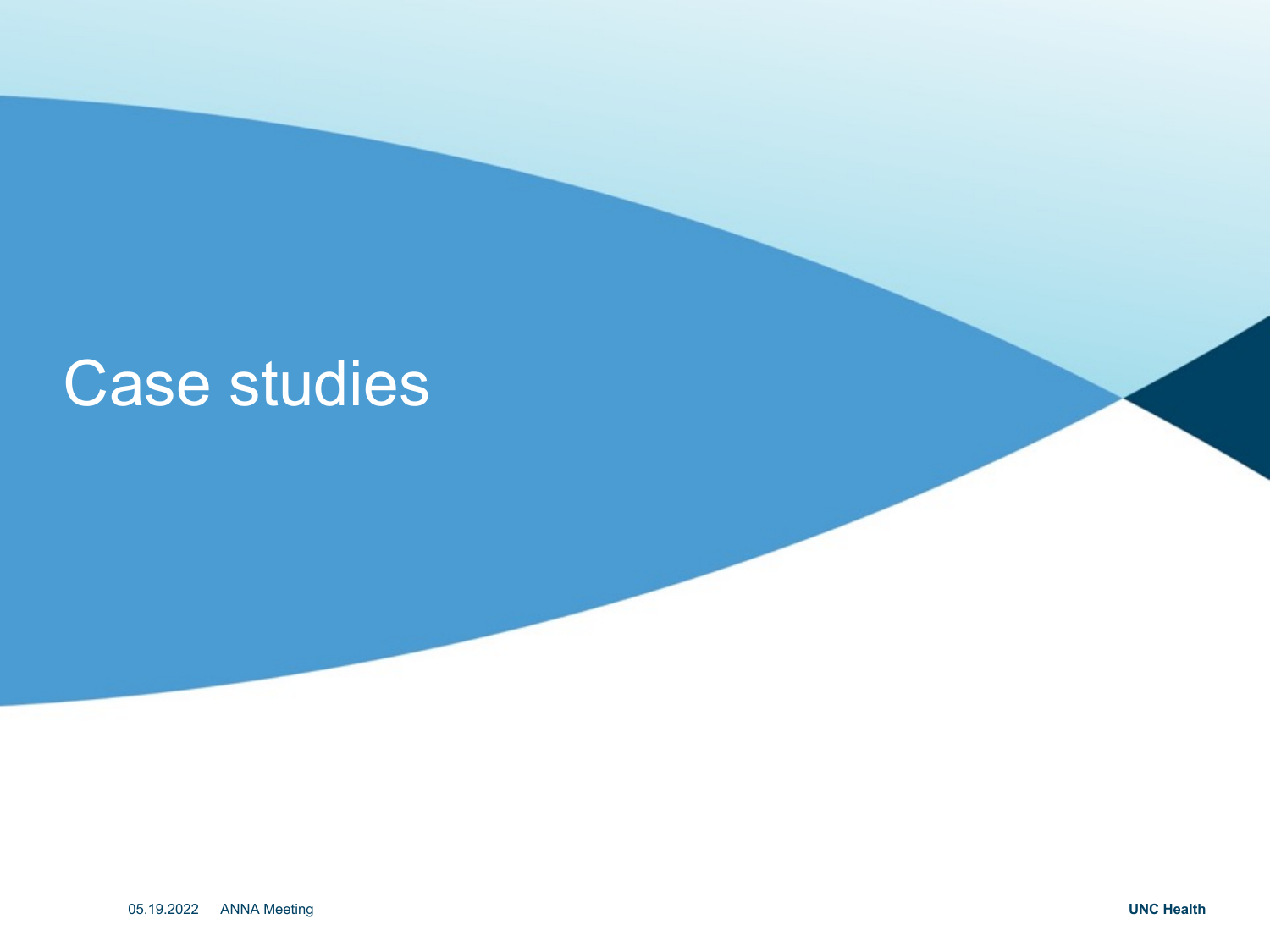#### **Case Report One**

64 YO Male BMI 25.09 Cret 1.8 eGFR 56 Kidney Stones, HTN, CKD stage III, hyperlipidemia Presented 4/7/2022 Retired with limited physical activity

After nutrition counseling BMI 23 (weight maintenance) Cret 1.8 eGFR 59 Presented 5/18/2022 Feels great Portion control, limiting sodium, less processed foods Wife lost weight as well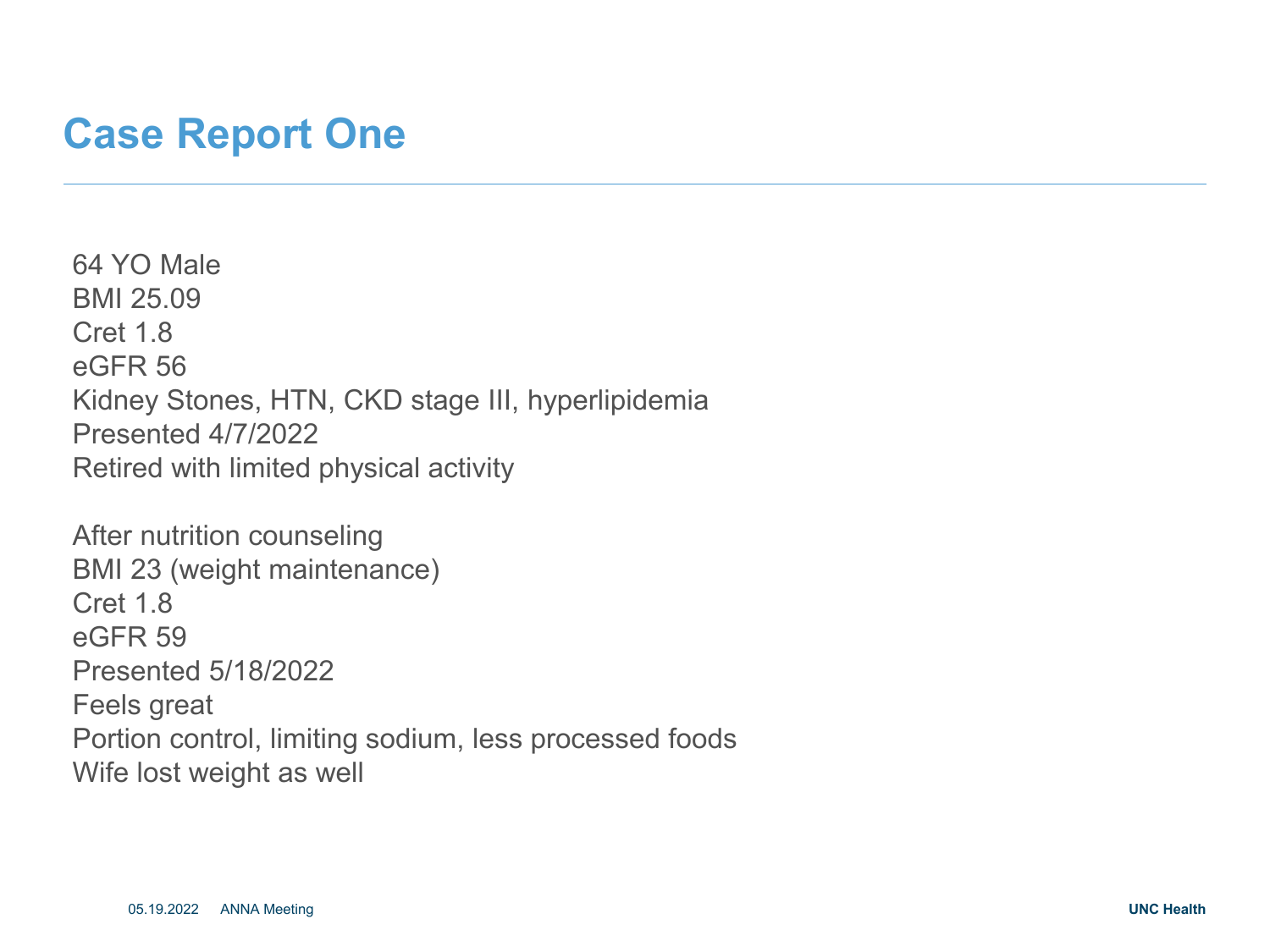#### **Case Study Two**

80 YO Female BMI 22.83 Cret 1.24 eGFR 30 IBS, HTN, CKD stage III, hyperlipidemia Presented 4/22/2021 Retired with no exercise regimen

After nutrition counseling BMI 22.6 (weight maintenance) Cret 1 eGFR 59 Presented 5/17/2022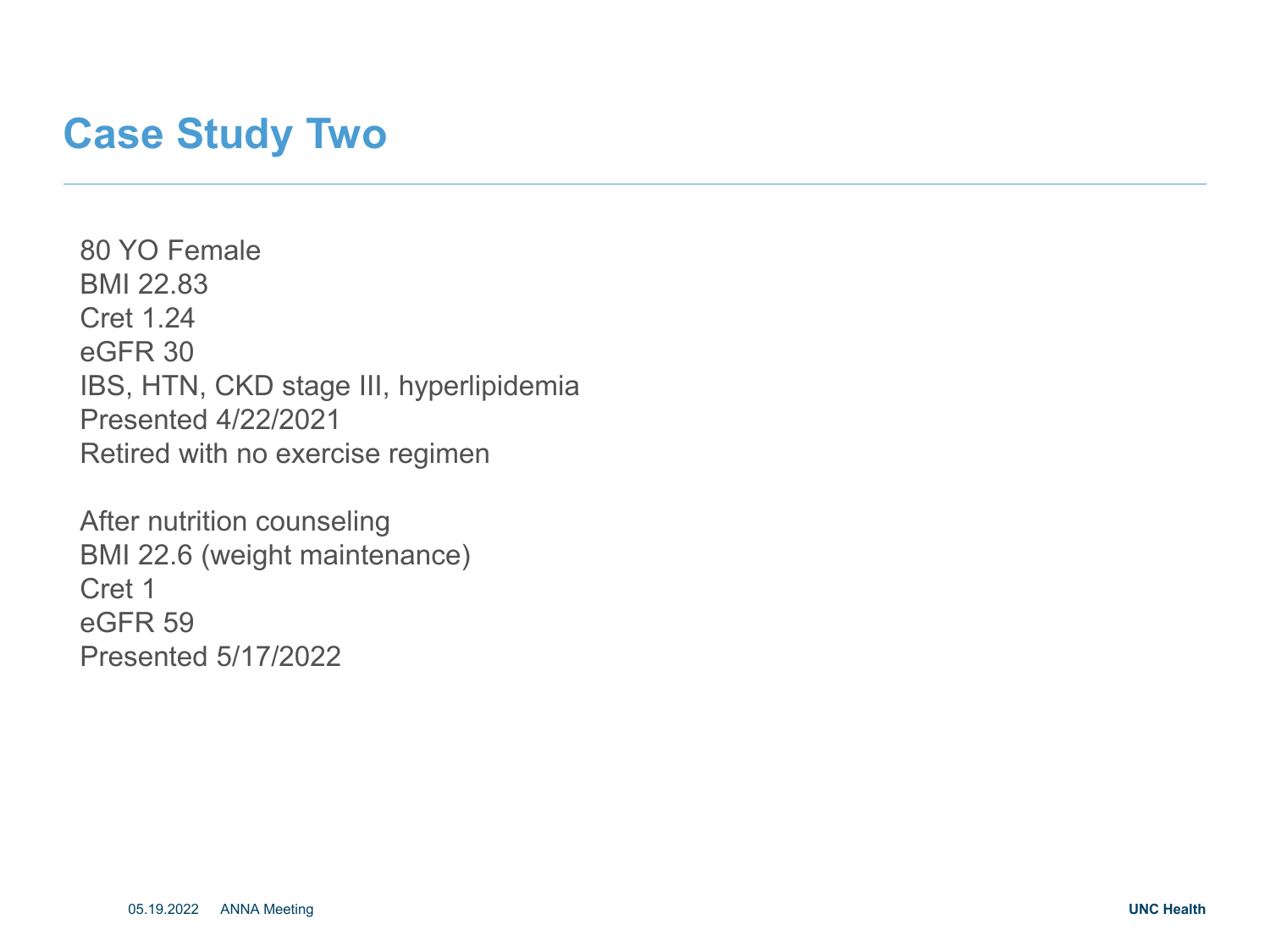# **Questions**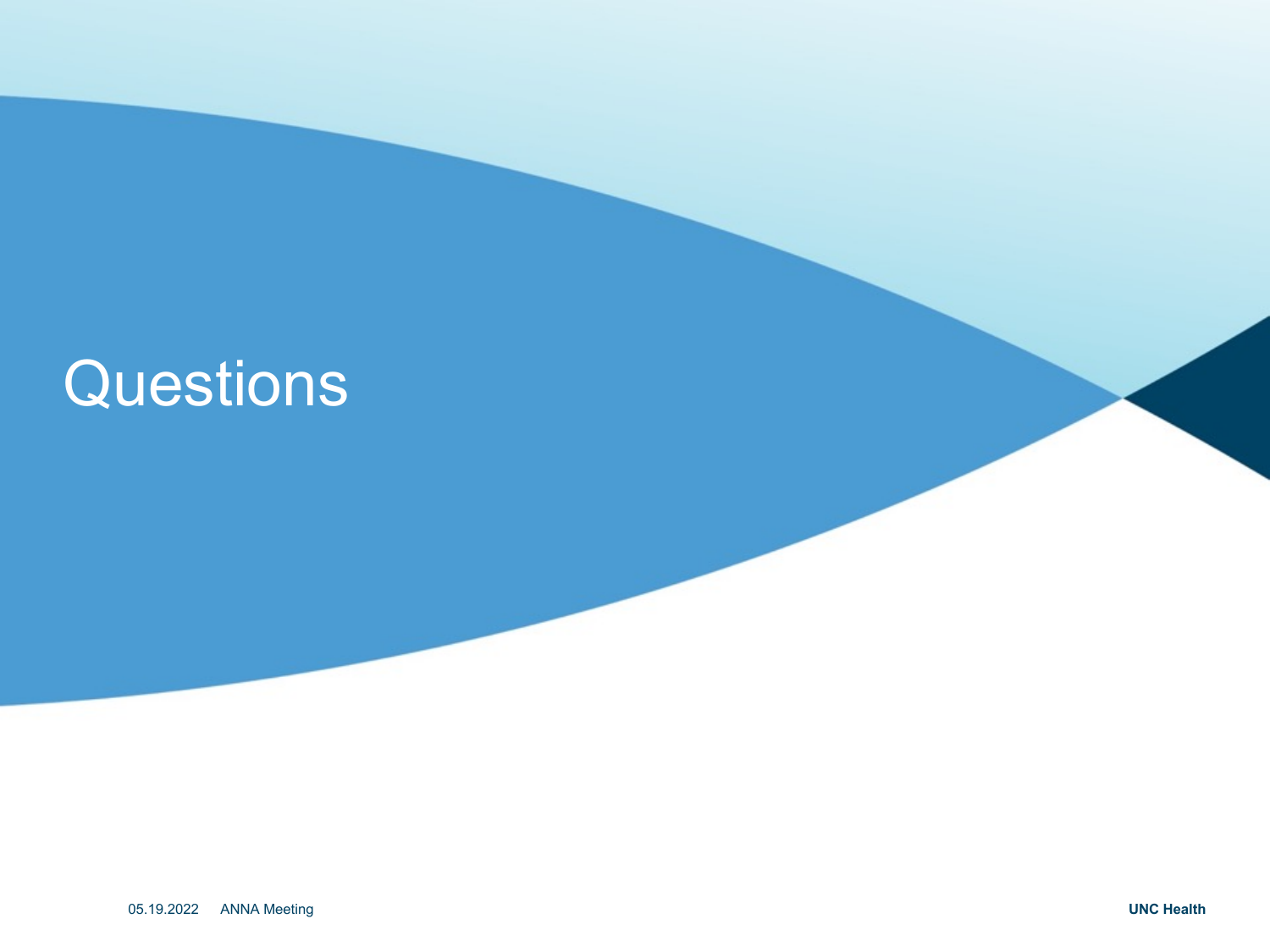#### **References**

Nelms CL. Optimizing enteral nutrition for growth in pedriatric chronic kidney disease. Front Pediatr. 2018; 6:214.

Gilbert SJ et al. National Kidney Foundation's Primer on Kidney Disease. 8 th ed. 2023.

Kim H. et al. Plant based diets and incidents CKD and kidney function. Clin J of Amer Soc Neph. 2019: 1239108.

Goyraya et al. Am J Neph 2019. 49: 438-448.

KIDGO guidelines accessed on 3/13/3033 at https://kdigo.org/wpcontent/uploads/2017/02/KDIGO\_2012\_CKD\_GL.pdf

Ikizler TA. The 2020 Updated KDOQI Clinical Practice Guidelines for Nutrition in Chronic Kidney Disease. <https://doi.org/10.1159/000513698> accessed 3/13/22